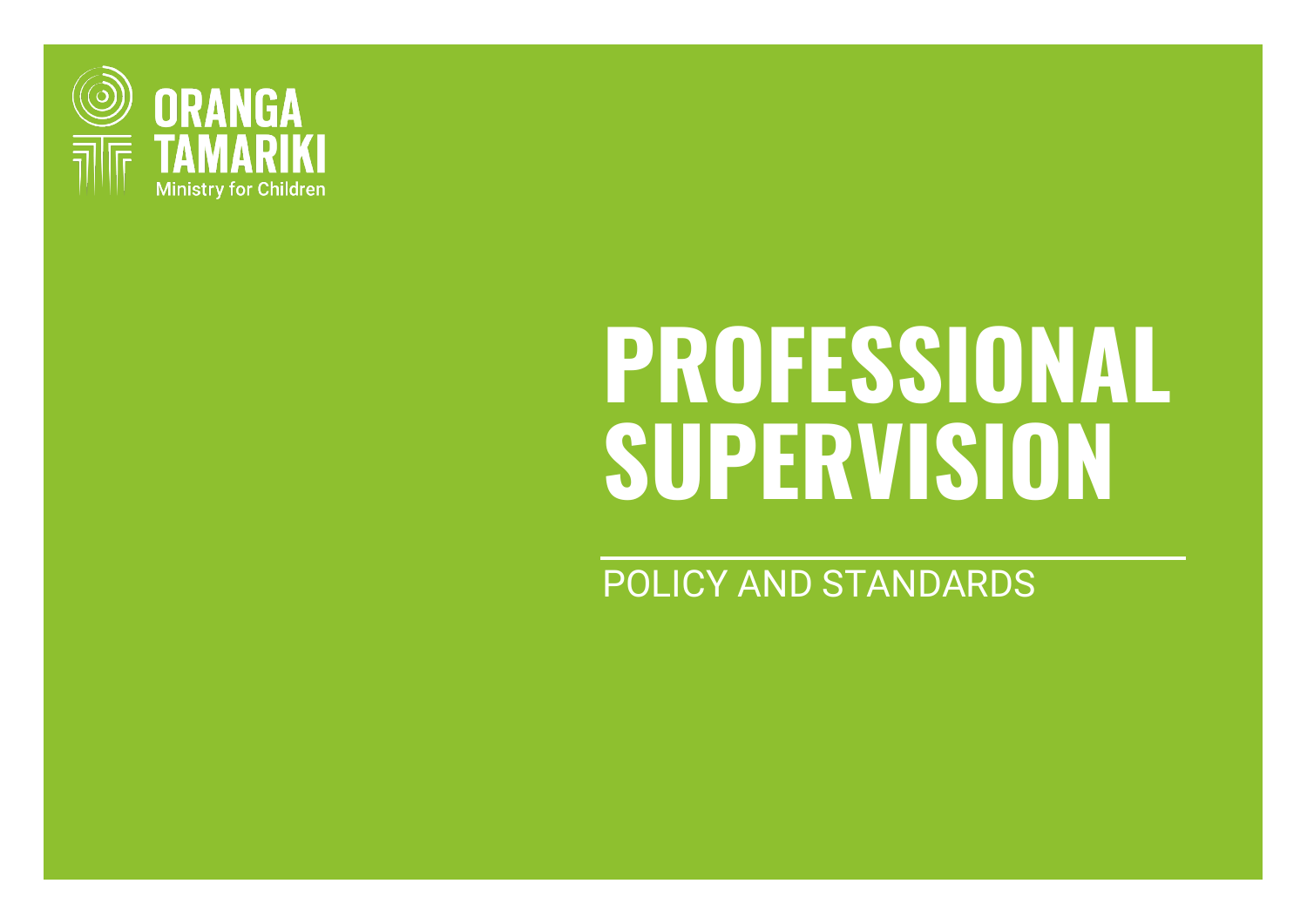# PROFESSIONAL SUPERVISION **INTRODUCTION**



#### **Professional supervision**

Professional supervision is one of the key enablers that can make positive shifts in practice leading to improved outcomes for tamariki.

It provides a formal and on-going process that is vital to quality child-centred practice, professional development, relationship enhancement and practitioner well-being.

#### **Benefits of supervision**

Professional supervision supports practitioners to critically reflect and challenge their practice and enhance their professional judgment within a safe and supportive supervisory relationship.

Effective supervision can support practitioners with the impact of trauma and stress, increase job satisfaction and create a culture of continuous learning and development to support safe practice.

#### **Cultural supervision**

Cultural supervision supports accountability, best practice, and professional and cultural development. It helps maintain a focus on identity, belonging and connection for tamariki. It ensures the strengths and aspirations of people from diverse and different cultures are respected and explored to produce practice that is culturally responsive.

Professional supervision contributes significantly to improving best practice and outcomes for Māori. The Oranga Tamariki Act 1989 has three overarching principles that relate directly to working effectively with tamariki Māori. These are:

- **Mana Tamaiti** (responsiveness and restorative) for all children
- **Whakapapa** (identity and belonging)
- **Whanaungatanga** (relational and responsibility).



Within Te Tiriti o Waitangi there is an obligation to recognise the significance of Māori as Tangata Whenua of Aotearoa. The principles of partnership, participation and protection are relevant within supervision and Māori centred supervision to strengthen staff responsiveness in supporting the oranga journey of tamariki Māori which is paramount. It also addresses practitioner capability in relation to the practice framework core element: "*Working effectively with Māori"*.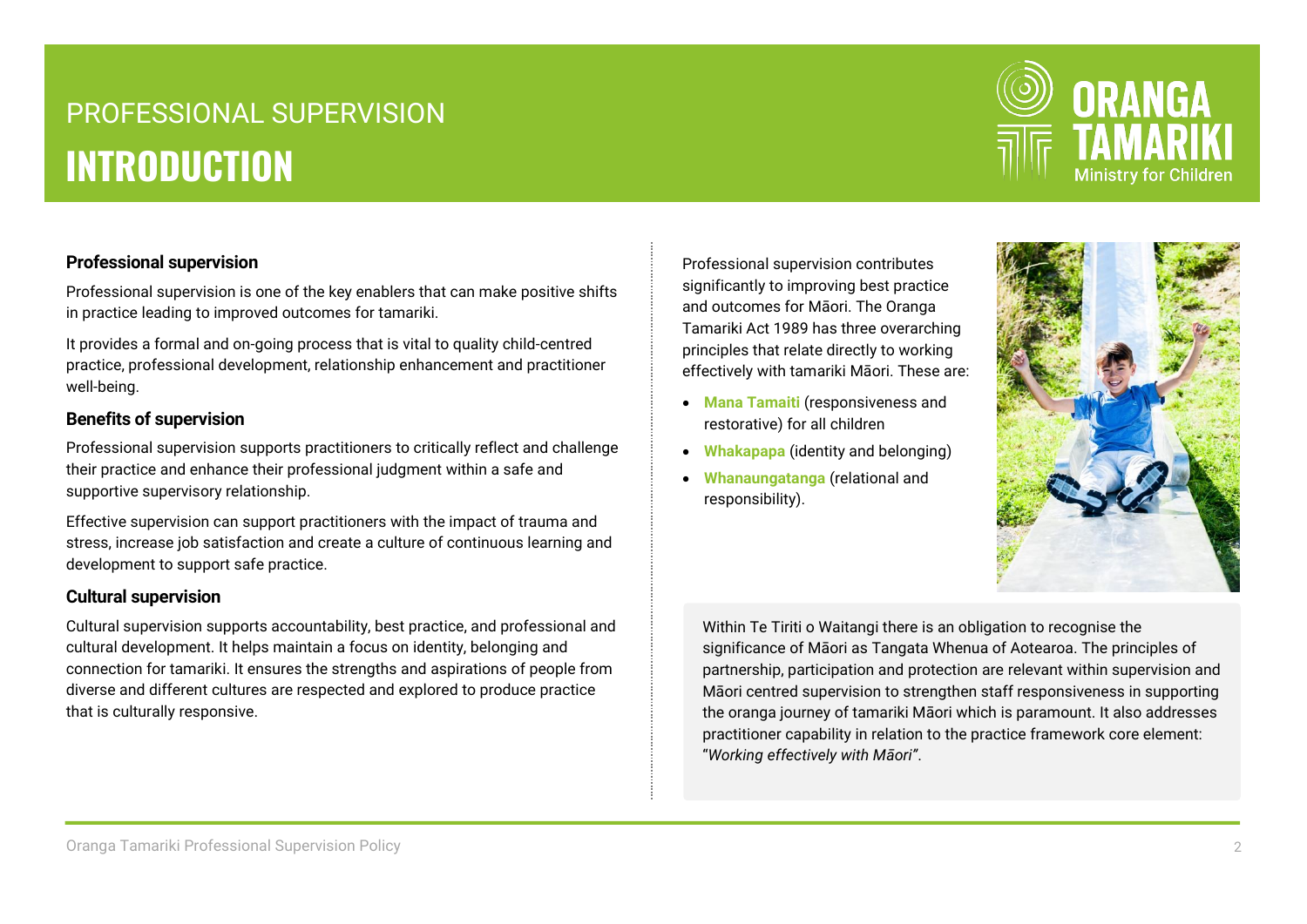# PROFESSIONAL SUPERVISION **ABOUT THIS POLICY**



### 1. Purpose

This policy sets out how professional supervision will be delivered to Oranga Tamariki practitioners.

It is designed to guide all Oranga Tamariki practitioners, who work directly with tamariki, their supervisors, team leaders or managers.

This policy will guide staff working in roles where they are required to maintain competence and/or an Annual Practicing Certificate under their professional association.

This is to ensure quality supervision is effectively embedded in ways that enhance outcomes for tamariki, their whānau and carers.

# 2. Scope

The professional supervision policy and standards apply to practitioners employed by Oranga Tamariki on a permanent, temporary and casual basis. This includes, but is not limited to:

- youth/social workers and practitioners
- care and protection and youth justice co-ordinators
- supervisors
- practice leaders
- regional practice advisors
- team/case leaders of front line staff
- managers.

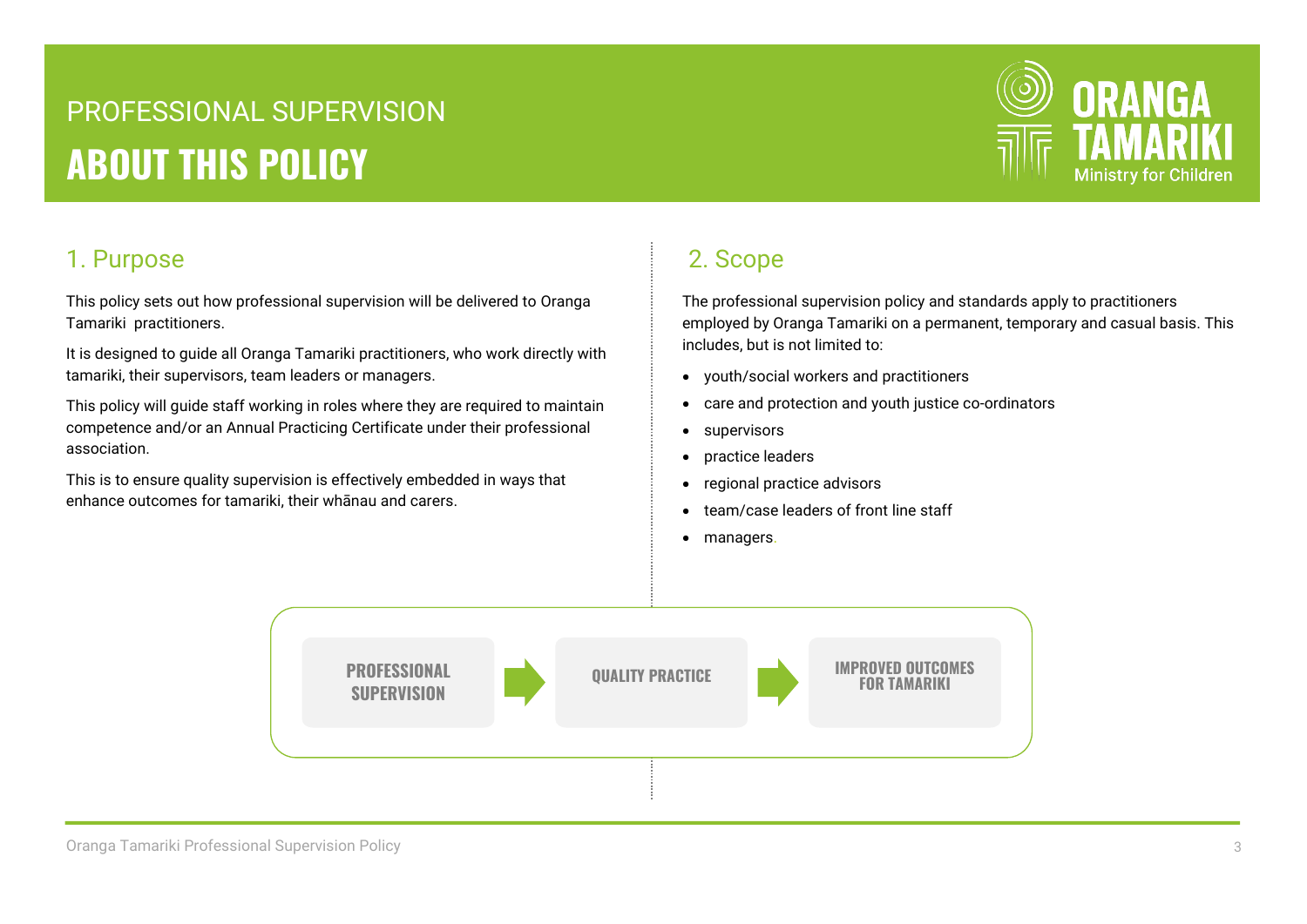

## 3. Definition of professional supervision

Professional supervision provides a formal and ongoing process that promotes professional competence, accountable and safe practice, continuing professional development, critical reflection, and practitioner wellbeing.

It enables, guides and facilitates the practitioner to meet organisational, professional and personal objectives within the four functions of professional supervision.

# 4. Functions of professional supervision

The supervision process performs four critical functions:

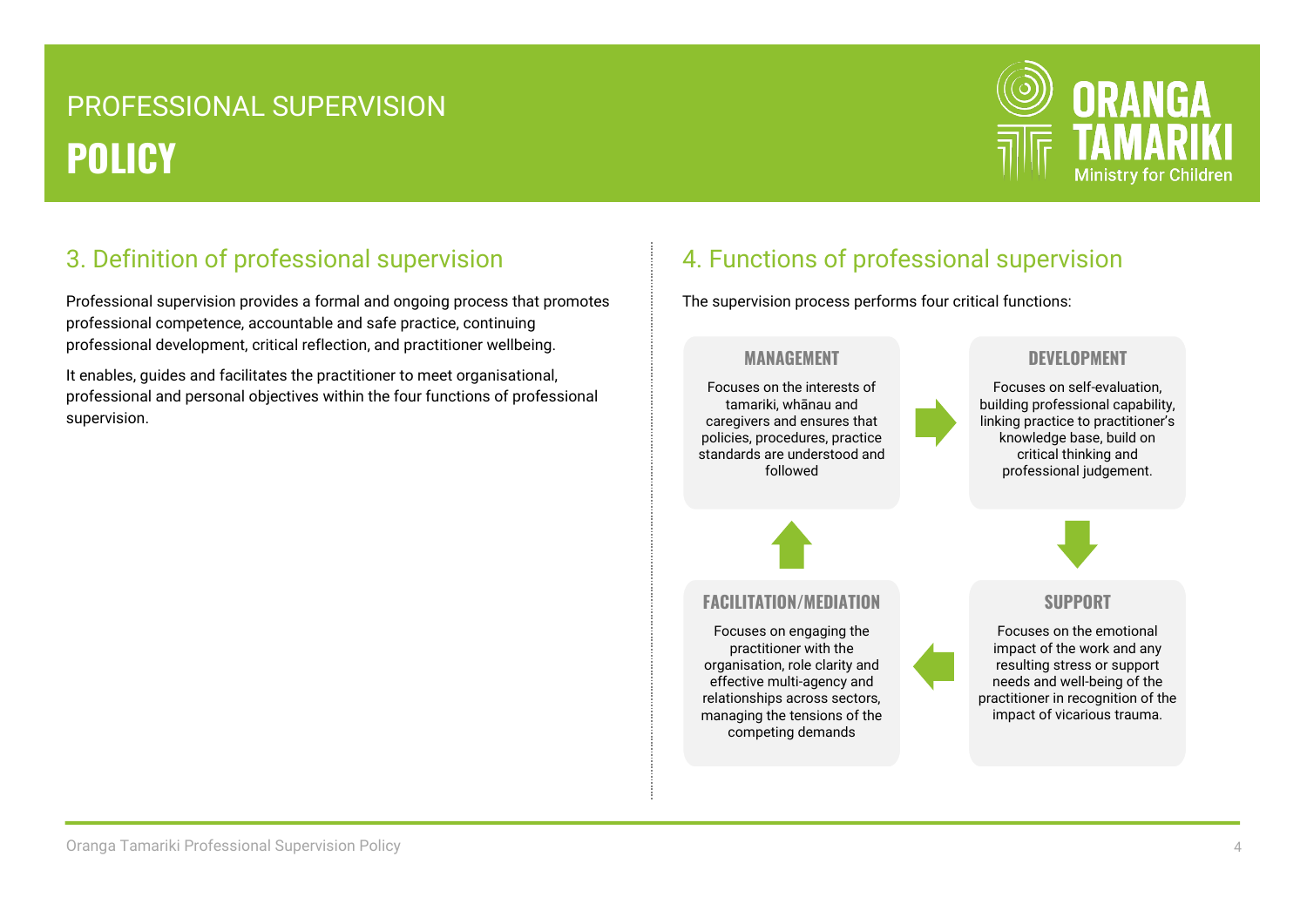

### 5. Roles and responsibilities

| <b>SUPERVISORS* WILL:</b>                                                                                                                                                                                                                                                                                                                                                                                                                                                                                                                                                                                | <b>SUPERVISEES WILL:</b>                                                                                                                                                                                                                                                                                  | <b>MANAGERS WILL:</b>                                                                                                                                                                                                                                                                                                                                                                                                             | <b>LEADERSHIP WILL:</b>                                                                                                                                                                                                                                                                                                                                                                                                                                                                           |
|----------------------------------------------------------------------------------------------------------------------------------------------------------------------------------------------------------------------------------------------------------------------------------------------------------------------------------------------------------------------------------------------------------------------------------------------------------------------------------------------------------------------------------------------------------------------------------------------------------|-----------------------------------------------------------------------------------------------------------------------------------------------------------------------------------------------------------------------------------------------------------------------------------------------------------|-----------------------------------------------------------------------------------------------------------------------------------------------------------------------------------------------------------------------------------------------------------------------------------------------------------------------------------------------------------------------------------------------------------------------------------|---------------------------------------------------------------------------------------------------------------------------------------------------------------------------------------------------------------------------------------------------------------------------------------------------------------------------------------------------------------------------------------------------------------------------------------------------------------------------------------------------|
| recognise that their supervision provides<br>critical support to the wellbeing and<br>professional development of staff<br>recognise that they are instrumental in<br>both helping supervisees to identify skills<br>and knowledge gaps in their practice, and<br>developing a plan to address these<br>prioritise supervision and provide it in<br>accordance with the policy<br>• have the skills, training, expertise and<br>cultural competence<br>• participate in their own professional<br>supervision and on-going professional<br>development.<br>* Roles that provide professional supervision | recognise the support that supervision<br>provides, as part of their wellbeing and<br>professional development<br>prioritise and actively participate in<br>regular supervision<br>be an active participant by engaging in<br>the process of critical reflection and<br>seeking professional development. | recognise that supervision is a<br>critical support for the<br>wellbeing and professional<br>development of staff<br>ensure that professional<br>supervision is a priority<br>ensure that supervisors have<br>the required skills, knowledge<br>and expertise<br>engage in their own<br>supervision<br>demonstrate and provide<br>leadership for cultural<br>competence<br>ensure quality improvements<br>processes are in place. | recognise that supervision is a<br>critical support for the wellbeing and<br>professional development of staff<br>ensure that professional supervision<br>is available<br>ensure that a programme of<br>continuous professional<br>development is available for all<br>supervisors<br>ensure that supervisors have the<br>required skills, knowledge and<br>expertise and cultural competence<br>recognise the importance and<br>provide investment for a culture of<br>learning and development. |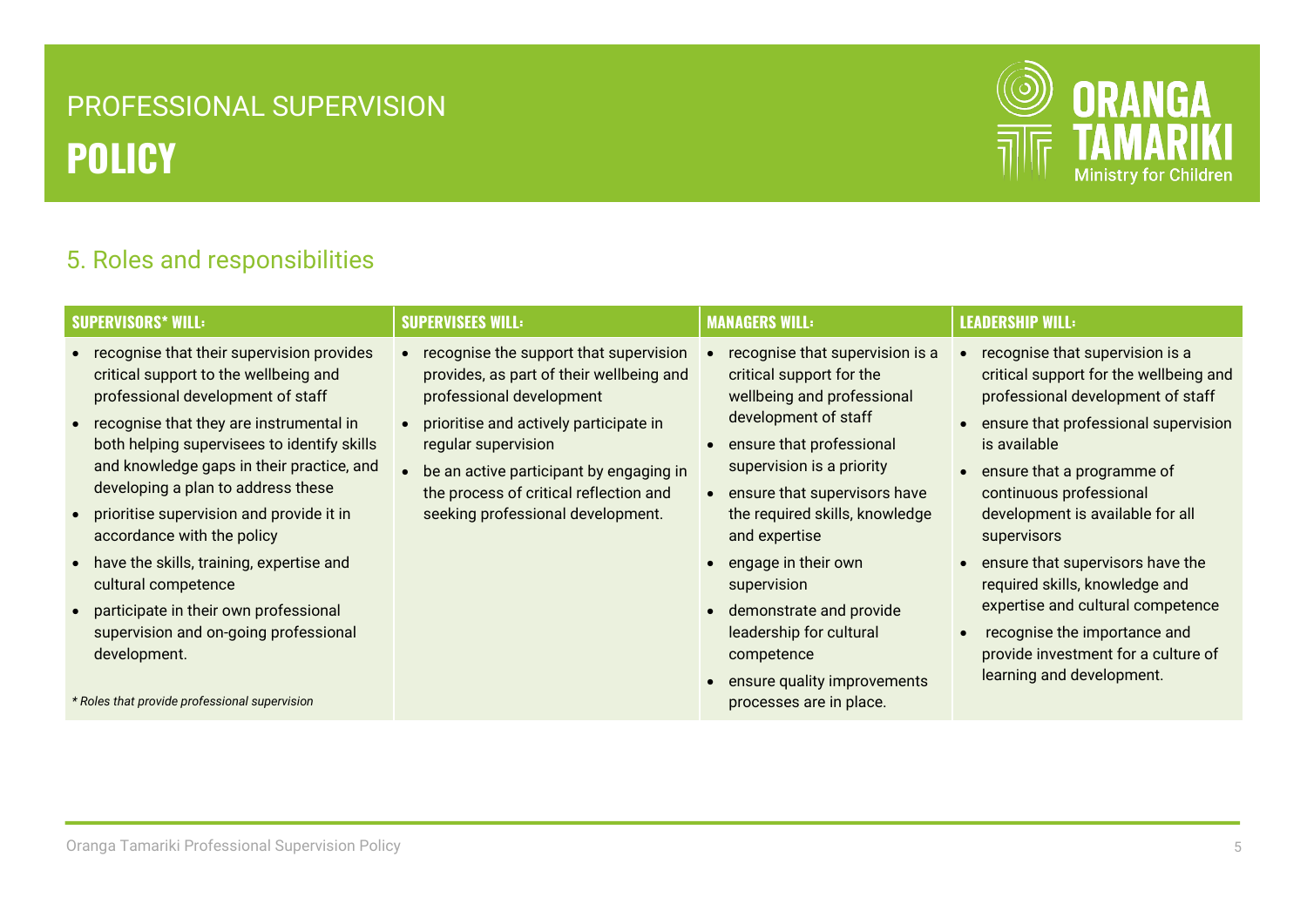

# 6. Types of supervision

There are many types of supervision depending on the learning and development needs of the supervisee and expertise of supervisors.

Each of the following types of supervision described below may be practiced in varying contexts in Oranga Tamariki, according to the needs of individuals and teams.

In the main, professional supervision will be provided as:

 **One-to-one individual sessions:** this involves two participants where one is identified as supervisor.

Other types of supervision may be accessed in negotiation with your manager:

 **Group supervision:** this involves one supervisor with several participants. This can be useful in settings where there are many staff to be supervised and few trained supervisors. (Residences may opt for this type of supervision)

- **Peer group supervision:** this involves three or more participants who alternate roles to provide supervision to each other. This is recommended for more experienced supervisees; however, it can be done alongside another form of supervision.
- **Cultural supervision:** this focuses on ensuring that practice is culturally informed and responsive to the cultural values, protocols and practices of tamariki (this includes cultural identities beyond ethnicity). It supplements existing professional supervision processes.
- **Open door:** this involves incident or case specific consultations, as and when required with supervisor.
- External supervision: In some circumstances, professional supervision may not be readily available within Oranga Tamariki. External supervision may be accessed as long as it is provided by a qualified supervisor and within the Oranga Tamariki policy and standards.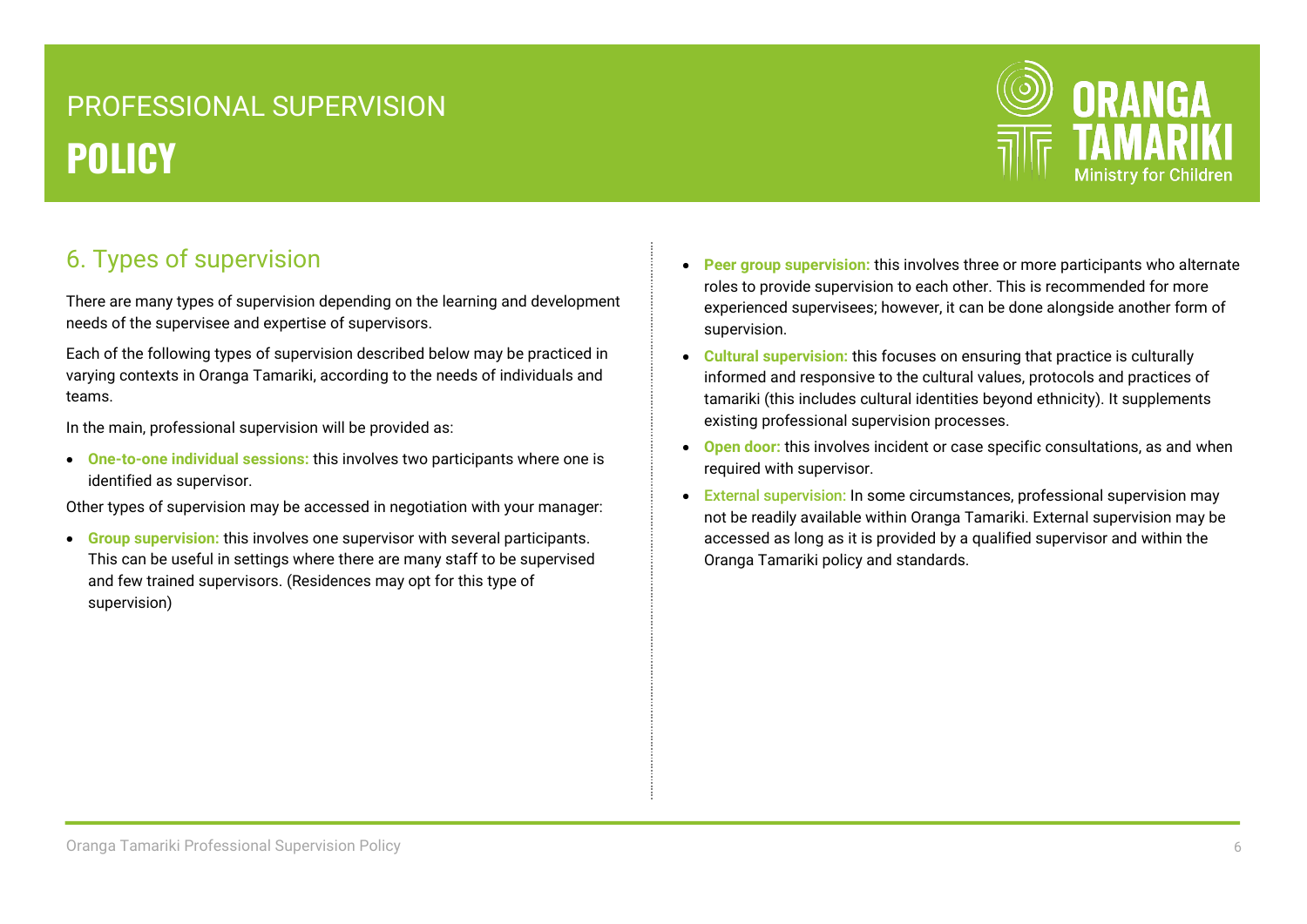

# 7. Frequency of supervision

Professional registration requires that social workers participate in regular supervision as per the Social Work Registration Board's policy (2015): "… a practitioner will access regular and appropriate supervision at least monthly and in a manner that is consistent with reasonable expectations of the levels of skill and practice ability of the individual."

In consultation with their supervisor, a practitioner may negotiate the use of different types of supervision such as cultural or peer supervision provided that it is of quality and supported by a supervision agreement.

Additional supervision sessions may be negotiated as and when required.

The following table is the recommended frequency for one to one individual professional supervision for full time practitioners within Oranga Tamariki. # \*

| <b>POSITION</b>                                                                                                                                                        | <b>FREQUENCY OF SUPERVISION</b> |
|------------------------------------------------------------------------------------------------------------------------------------------------------------------------|---------------------------------|
| All youth/social workers/practitioners/<br>co-ordinators (youth justice and care and<br>protection) with less than or equal to 12 months<br>Oranga Tamariki experience | 1 hour per week                 |
| All youth/social workers/practitioners/<br>co-ordinators (youth justice and care and<br>protection) with more than 12 months<br>Oranga Tamariki experience             | 1 hour per fortnight            |
| Contact centre staff, supervisors,<br>practice/team/case leaders/managers                                                                                              | 1 hour per month                |
| Regional practice advisors, learning and<br>capability development advisors, national office<br>professional practice advisors                                         | 1 hour per month                |

*# The frequency for part time employees is to be considered on a pro rata basis*

*\* Residential youth workers may attend 3 weekly group supervision sessions*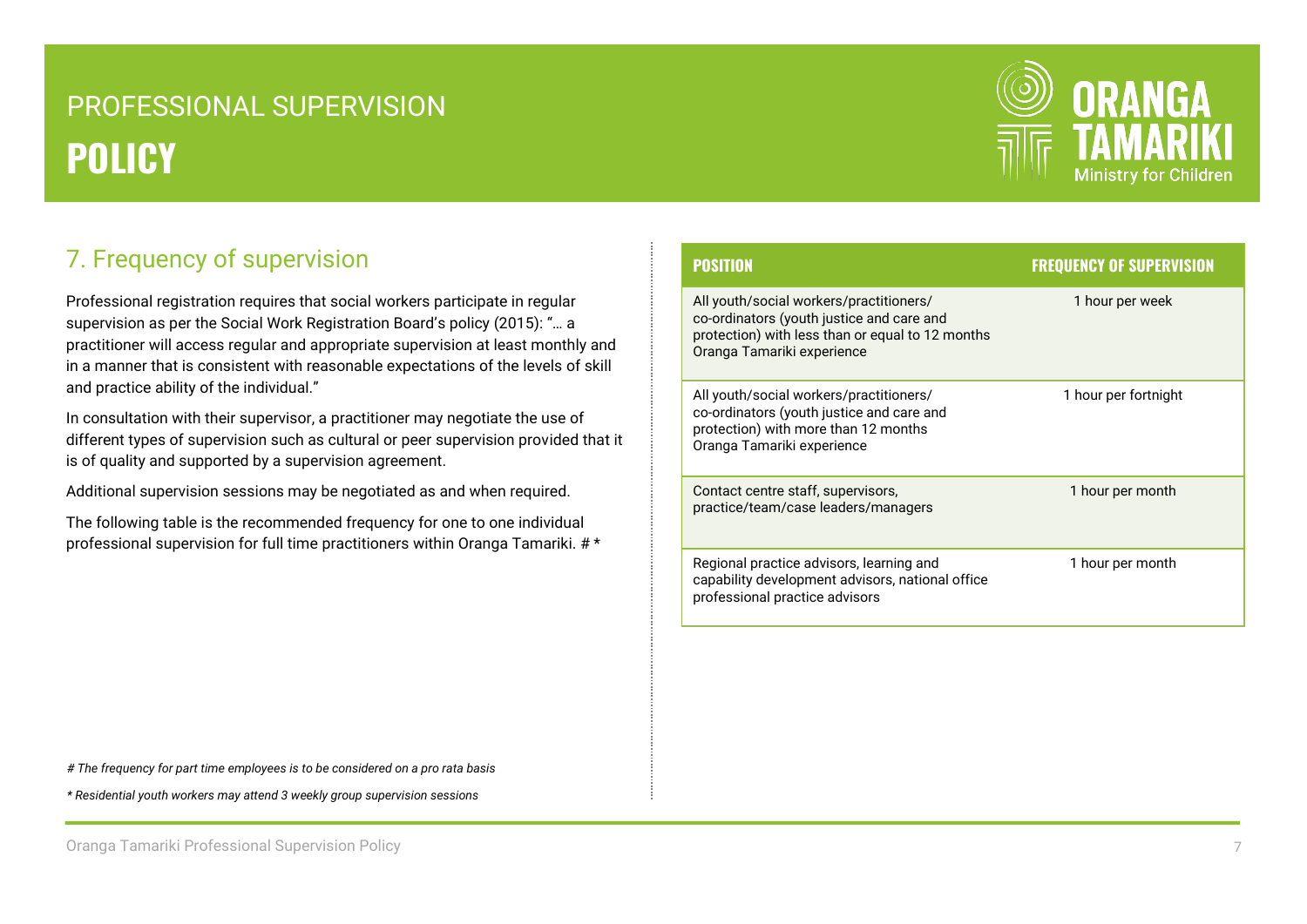

### 8. Cultural supervision

Cultural supervision is separate from professional supervision, but is intrinsically part of the supervision and support provided to staff.

Cultural supervision is about both cultural accountability and cultural development. It is essential to ensure that the aspirations of all cultures are respected and explored within the supervisory relationship and that services are delivered through culturally responsive, effective and acceptable practices.

There are broad and varied understandings about cultural supervision; however there is general agreement that this process is founded on a major premise that the culture of the supervisor and supervisee invokes different needs, understandings and responsiveness.

Cultural supervision provides a direct lens over Te Mana O Te Tamaiti, whakapapa and whanaungatanga. In order to deliver better outcomes for tamariki, all supervisors should be able to provide culturally competent supervision regardless of their ethnicity. Supervisors should know when to seek cultural advice and/or supervision and have identified people they can access.

#### **Māori centred supervision**

Under Te Tiriti o Waitangi, there is an obligation that identifies a need for Māori centred supervision and directly links to the Oranga Tamariki practice framework core "working effectively with Māori".

Several variations of Māori centred supervision may exist to meet the various needs of practitioners:

- **Tangata Whenua** where participants (supervisor and supervisee) are Māori
- **Tangata Whenua (cross-cultural)** Māori working with other cultures
- **Tauiwi (bicultural)** those who are not Māori who are working with Māori.

#### **Supervision with other cultures**

In addition, other cultural realities need to be taken into account when addressing supervision needs to strengthen workforce capability and responsiveness to best practice for all tamariki and their families.

In our work with Pacific children and families, practice principles of humility, dignity, responsibility, relationship, spirituality, guardianship and child's best interest are integral to the supervisory engagement.

- **Tauiwi (cultural)** same culture e.g. Samoan working with Samoan
- **Tauiwi (cross-cultural)** where participants are working with cultures different from their own.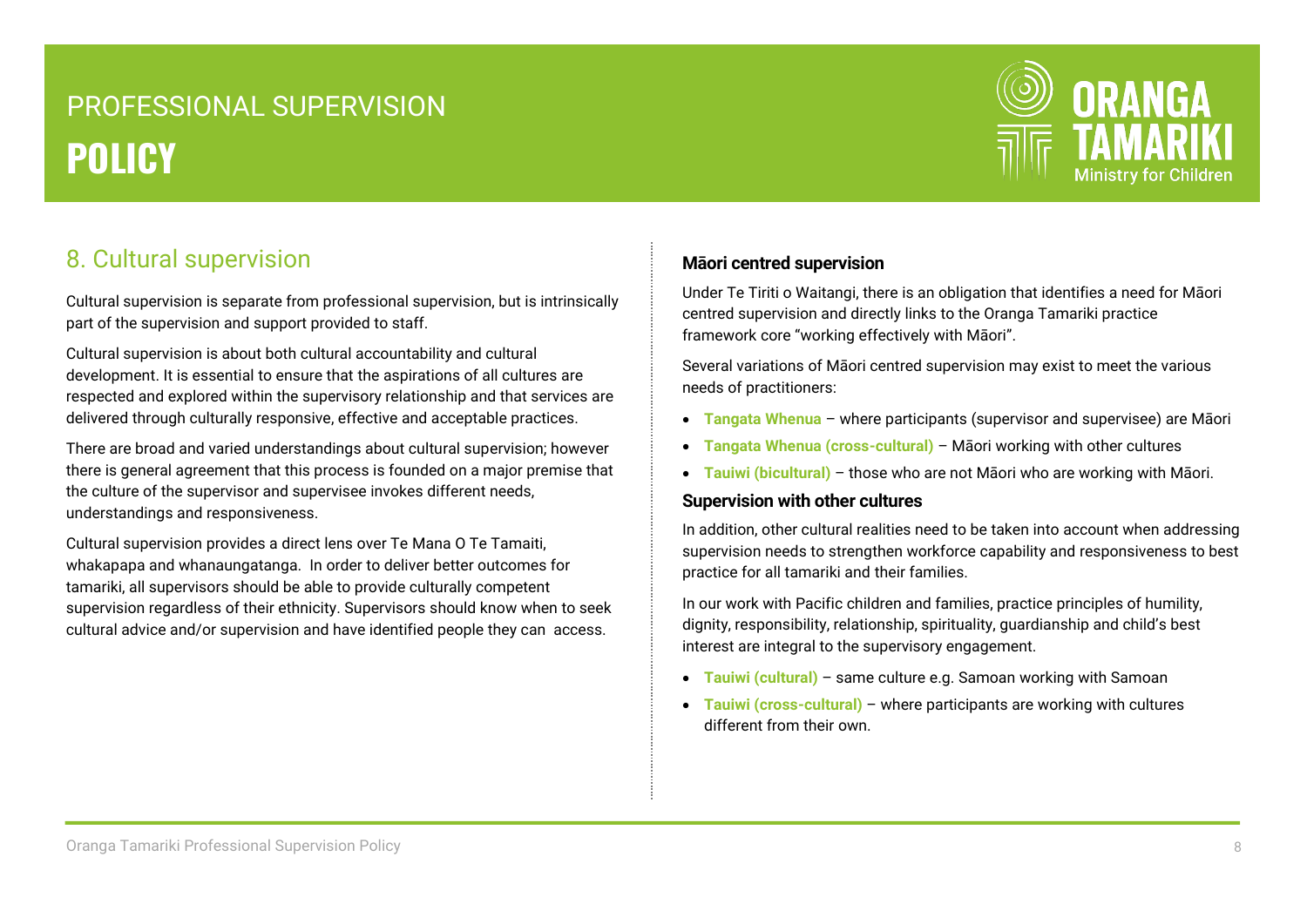

# 9. Other types of organisational learning support

In addition to professional supervision, there are other forms of professional learning, development and support activities to meet practitioners' needs across their developmental continuum. This may be provided by one's line manager, supervisor or another person depending on the developmental activity required.

Other types of learning support may include:

- **Technical abilities focused:** this involves a variety of activities to orientate staff to the organisation, its policies, procedures, processes, and role specific functions.
- Advice and guidance: this involves open door, informal or formal consultations with colleagues (supervisors, practice leaders, regional practice advisors, professionals from other disciplines, subject matter experts). This supports learning however critical reflection, inquiry, challenge and incorporating understanding is strengthened via formal supervision.
- Group case discussions: frequent, high-quality, case based, reflective group discussion incorporating analytical and hypothetical thinking with action focused, goal oriented case planning.
- Coaching: this is used to build the capability of practitioners, enhancing their existing skills and the development of new ones. It is also useful in assisting practitioners to gain a deeper understanding of practices for use in current and future work (Rush, Sheldon and Hanft, 2003). This is usually provided one to one.
- Mentoring: this involves personal development activities in which a more experienced or more knowledgeable person helps guide a less experienced or less knowledgeable person (NZ Coaching & Mentoring Centre, 2013).
- Consultation with learning advisors: learning advisors will provide supervisors with additional support and guidance to align learning goals with professional development.
- Cultural consultation: brings culturally specific knowledge, skills and expertise to the supervision session or may be case specific situations that requires cultural input.
- Debriefing: may be a formalised de-brief sessions post a critical incident, or an informal discussion to debrief with a peer, supervisor or other trusted colleague.
- Communities of practice: a community of practice is a group of people who share a concern or a passion for something they do, and learn how to do it better as they interact regularly (Wenger, 1998)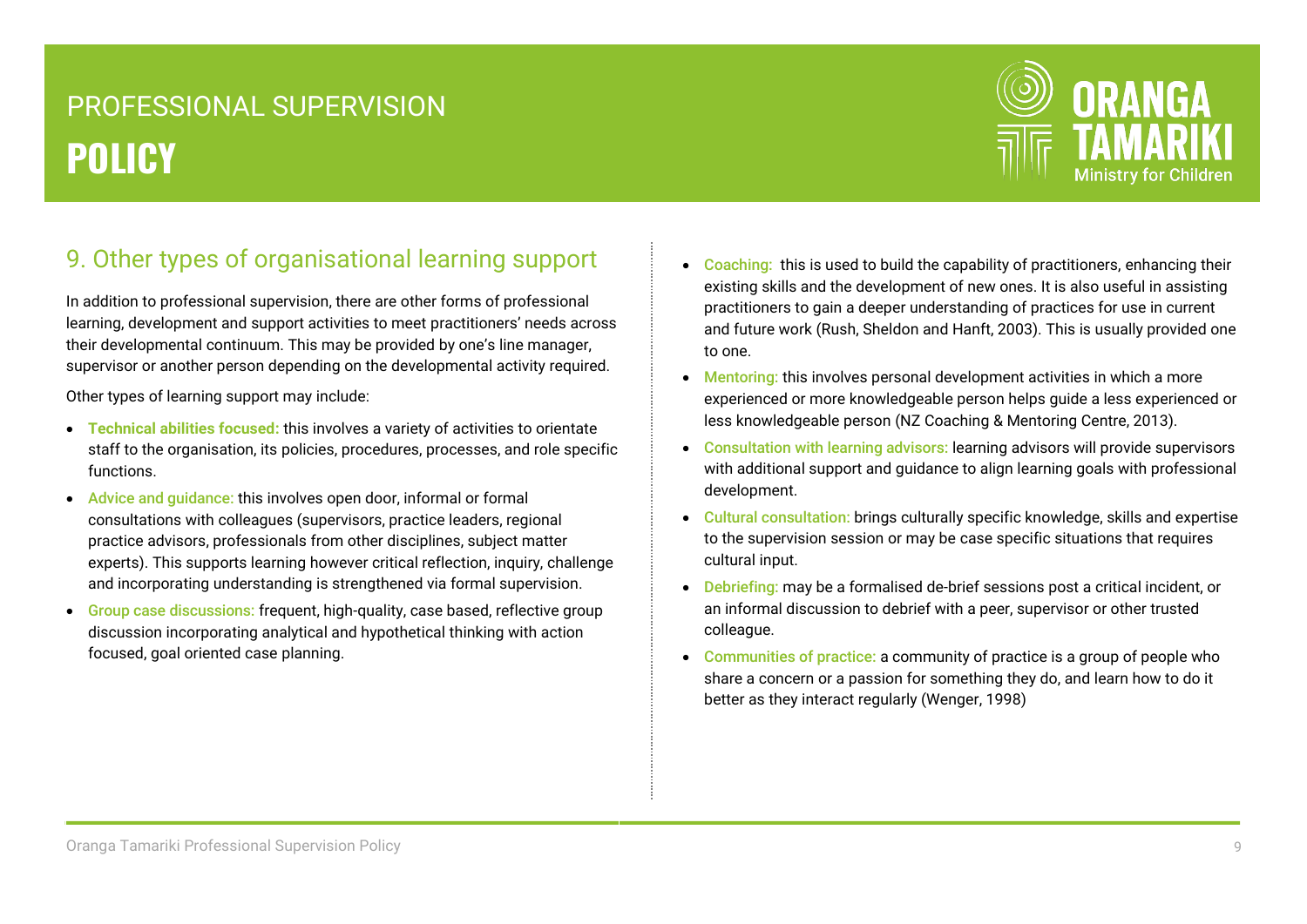

### 10. Criteria for supervisors

Oranga Tamariki staff who provide professional supervision will have the required skills, knowledge and expertise to deliver quality culturally competent supervision.

Learning pathways for new and existing supervisors and other on-going learning and development opportunities will be accessed by supervisors to maintain and develop their competence.

All staff members who provide professional supervision in any form, must themselves participate in regular on-going supervision.

The Social Work Registration Board (2015) states that those who provide supervision to registered social workers:

- be registered social workers with a current Annual Practicing Certificate
- have completed training in professional supervision
- practice in accordance with accepted professional standards of experience and qualifications
- understand the Board's supervision policy and principles
- provide supervision that is relevant to the supervisee's spiritual, traditional and theoretical understandings, cultural worldview, experience, skills and requirements for accountability.

## 11. Supervisor characteristics

These are the key characteristics of a good supervisor:

- Professional values such as honesty, loyalty and integrity (Hensley, 2003)
- Behaviours such as role modelling, the use of humour, offering support, communicating complex concepts and promoting critical thinking (Clark et al, 2008)
- A sound knowledge base (Rushton & Nathan, 1996) and use of evidence informed models (O'Donoghue, 2017)
- An ability to challenge in a supportive way (Davys, 2005b)
- An ability to manage power and authority (Davys, 2005b)
- An openness to feedback and an ability to be self-monitoring (Davys, 2005b)
- Emotional intelligence within the human interactional process to manage the emotional impact of the work upon the worker (O'Donoghue and Tsui, 2011, 2015).
- Cultural awareness and competency (Eketone, 2012)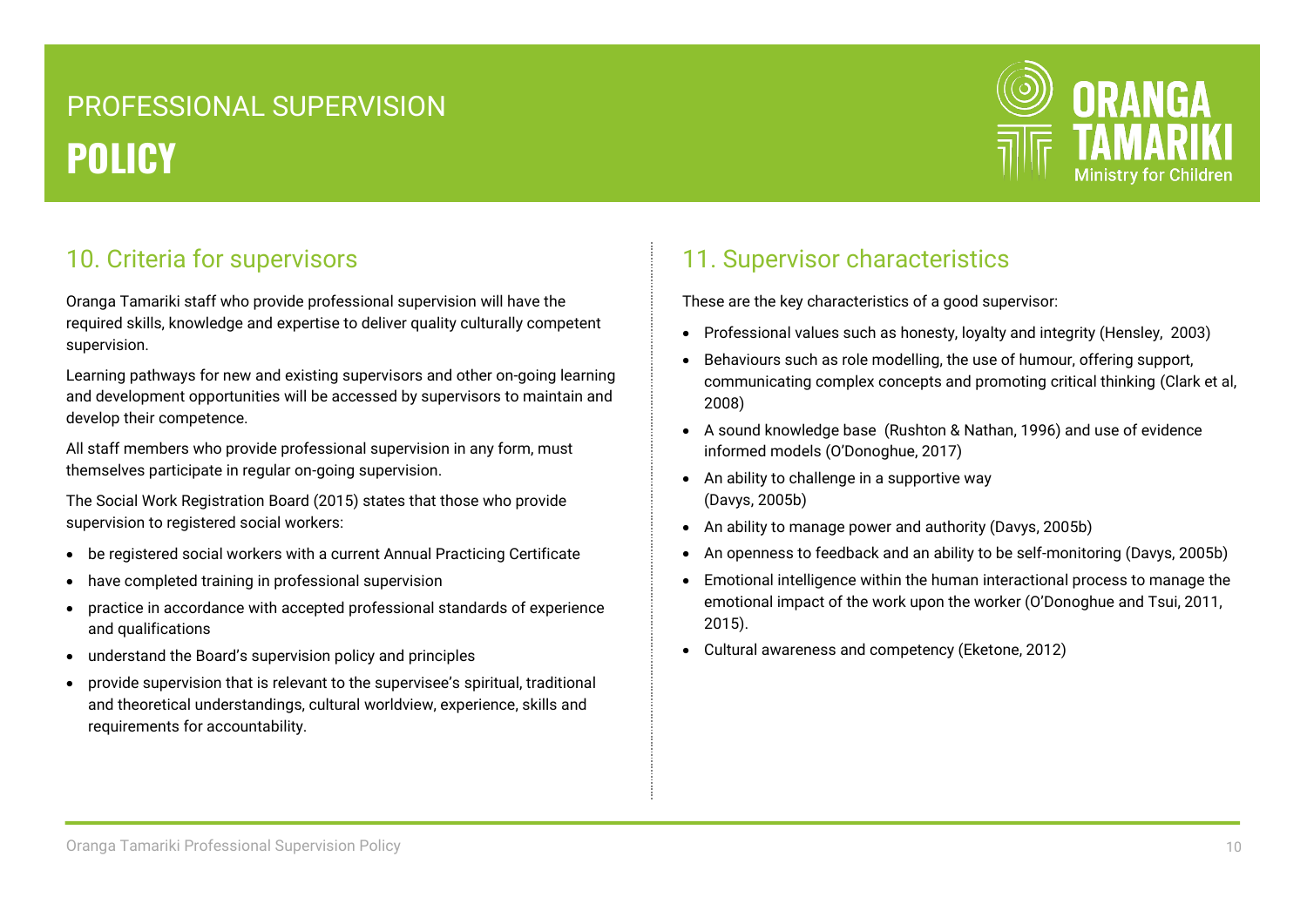

# 12. Establishing a supervisory relationship

The most important part of effective professional supervision is the relationship between the supervisor and the supervisee. In fact, *"the ability to establish and maintain the supervisory relationship is a core requirement of a supervisor."* (Davys and Beddoe, 2010).

Developing the supervision agreement is critical for an effective supervisory relationship as it determines how the participants will work together to achieve mutually set goals. It is more than a task, rather a process of collaborative negotiation between the supervisor and supervisee. The supervisory relationship is underpinned by the development of a trusting, respectful and open relationship and within which *"risks may be taken, innovations attempted, challenges raised and development enhanced."* (Morrison, 2005).

The participants will need to negotiate the terms of the agreement in relation to practicalities, organisational and professional requirements, setting clear expectations, managing conflict, resolving concerns, goal setting.

#### **12.1 The supervision agreement**

Oranga Tamariki has a professional supervision agreement template available on the practice centre.

An agreement should include the following:

- purpose and goals that considers type of supervision process, roles and responsibilities
- frequency and duration of supervision sessions
- identify other processes that may be used between supervision sessions or to augment formal supervision
- who will provide supervision if the supervisor is absent
- evaluation of the supervisory relationship
- regular reviews of the agreement

Other subjects to include when establishing a supervision agreement are covered in more detail in the following sections: confidentiality, documentation, supervision records and resolution of concerns.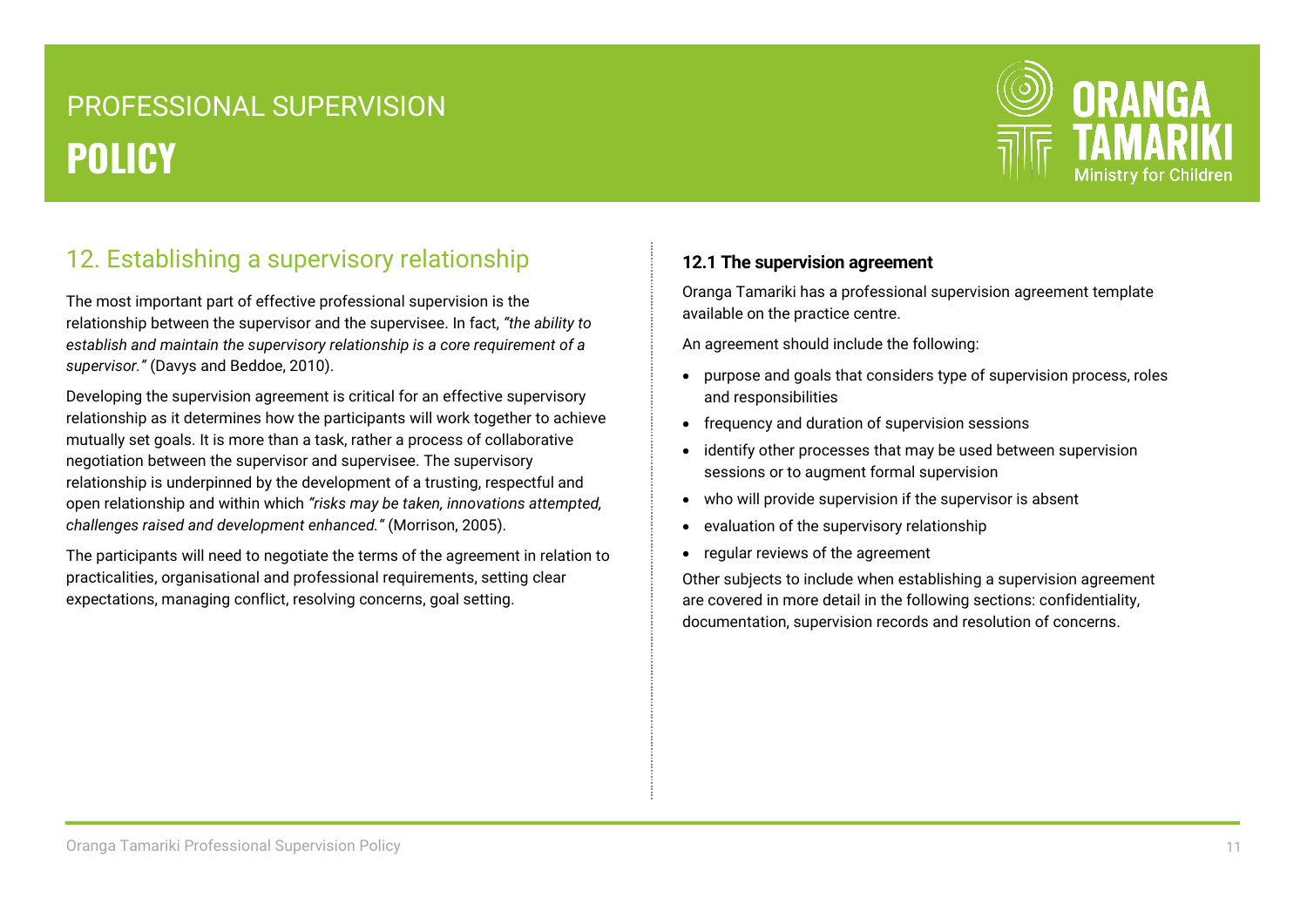

#### **12.2 Confidentiality**

Within the supervisory relationship, discussions are considered confidential. This excludes concerns or issues around safe practice.

The supervision agreement should cover the process for dealing with unsafe practice issues. The process should be discussed and agreed to early in the supervisory relationship.

The need to share information from supervision sessions should firstly be discussed with the supervisee. This may not always be possible if immediate safety concerns are present.

#### **12.3 Documentation**

Formal casework decisions must be recorded on the case management system, and who will do this is negotiated in the supervision agreement.

#### **12.4 Supervision records**

A supervision record must be maintained for each session that captures discussions and agreed actions. Is also provides evidence of attendance. A template can be found on the practice centre.

#### **12.5 Resolution of concerns**

At times, a supervisee and their supervisor may disagree. It is important to discuss the concern together and work to resolve any ongoing issues in a timely and direct way.

If a compromise cannot be reached, they are encouraged to discuss the matter with an agreed third party in order to reach a mutually acceptable outcome. For example, a practice leader may be used when issues are practice related.

This is an area that should be covered at the time of negotiating the supervision agreement. It is essential that a pathway for the resolution of concerns is clearly articulated at the beginning of the supervisory relationship.

#### **12.6 Review of the supervision agreement**

Ideally, the initial supervision agreement should be reviewed at three months then yearly thereafter.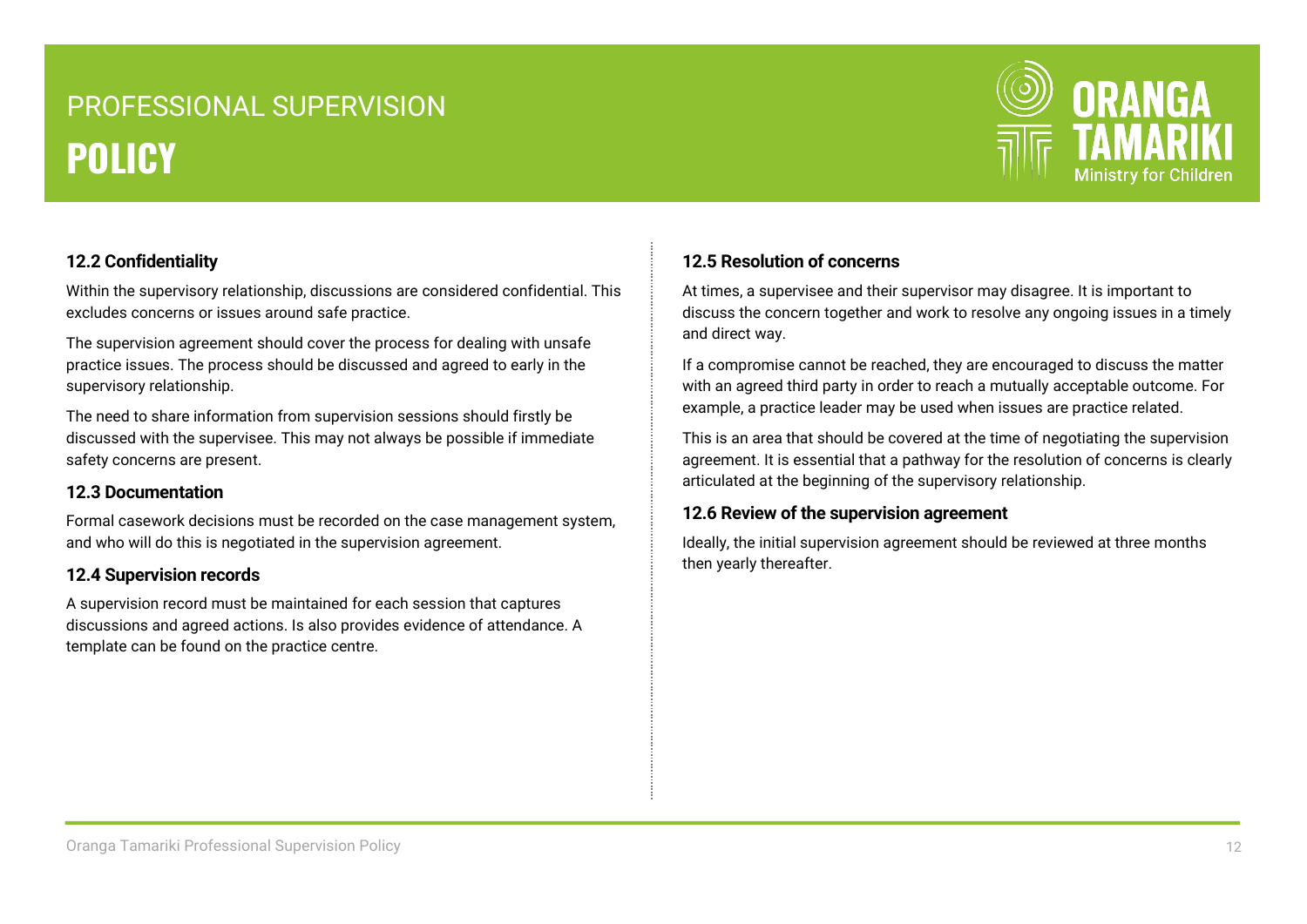### 13. Model of practice

Oranga Tamariki supports the use of the integrative model of supervision (IMS):

**Keeping the child at the centre of supervisory discussions**

Tamariki are placed at the centre of the supervisory relationship, and their experiences are the focus of supervision and are considered in the context of their whānau and environment.

**Knowledge and skill development**

By establishing a collaborative learning environment facilitated by both the supervisor and supervisee, varied kinds of knowledge, skills and learning can be shared and the process of critical reflection used to enhance professional judgement.

**Leadership and management**

Supervisors demonstrate leadership by being fair and transparent, acting as change agents, assisting to effectively balance the five dimensions of supervision.

**Advocacy**

The supervisor is able to proactively advocate on behalf the supervisee and tamariki and mediates the various demands of working in this environment.

**Safety** 

A safe supervisory relationship is essential to effective supervision. It is cocreated and maintained by both the supervisor and supervisee and enables the impact of trauma to be proactively responded to.





*Source: McPherson and McNamara, 2016, p28*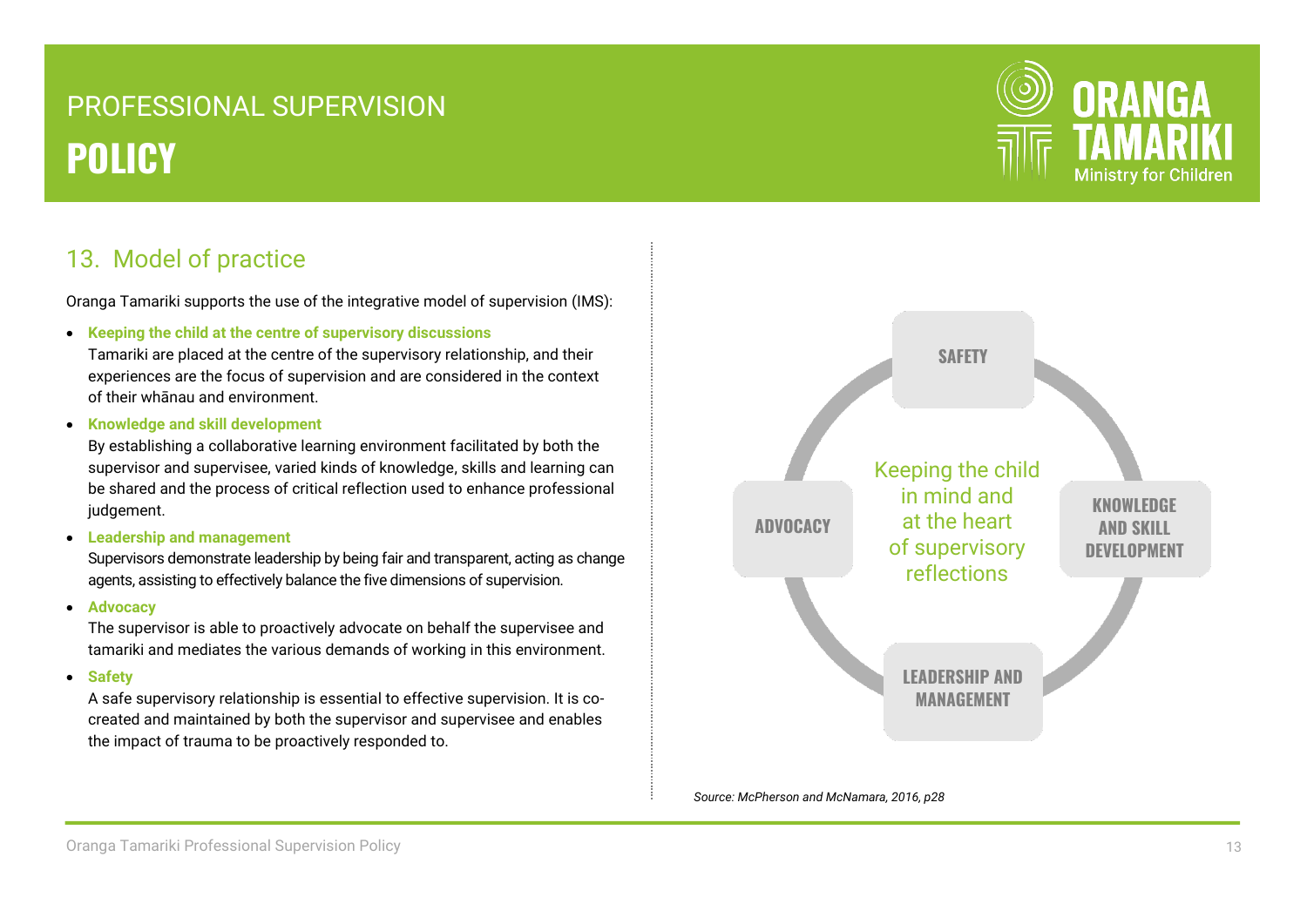

### 14. Reflective supervision

The use of reflective supervision is a key part of the supervisor's role in developing practitioners. It provides a discrete and safe opportunity that assists staff to:

- Reflect on how their own perceptions, biases, attitudes and beliefs impact on practice.
- Identify knowledge and skill deficits and seek clarification.
- Reflect on any feedback and integrate changes into practice.

Reflective supervision provides an opportunity for the supervisee to examine their thoughts, feelings, actions and reactions that may arise within their work with tamariki and whānau. It aligns closely with the concept of learning from experience. The supervisor assists the supervisee to think about what they did, and what happened, to consider what was effective in their practice and what could be strengthened, then decide from these insights, what they would do the same or differently next time.

"All practitioners working in the complex and ambiguous world of child protection need to have the capacity to critically think about the ways they make sense of complex situations, cases and problems". (Leading Practice, 2014)

Reflective supervision shifts away from a task based, compliance, case management approach as it utilises:

- reflective questioning
- critical thinking
- exploration and feedback
- It aims to move the practitioner towards:
- increased professional judgement
- an informed and intentional application of knowledge and skills in practice
- practice aligned with the Practice Framework Principles and Standards.

"When reflection occurs in supervision, it can be in relation to reflecting on day to day practice, triggered by a challenging (clinical) encounter or in anticipation of having to manage a complex situation. It is imperative that reflective practice is conducted in a supportive environment to allow individuals to freely share information that promotes learning" (The Superguide, 2012).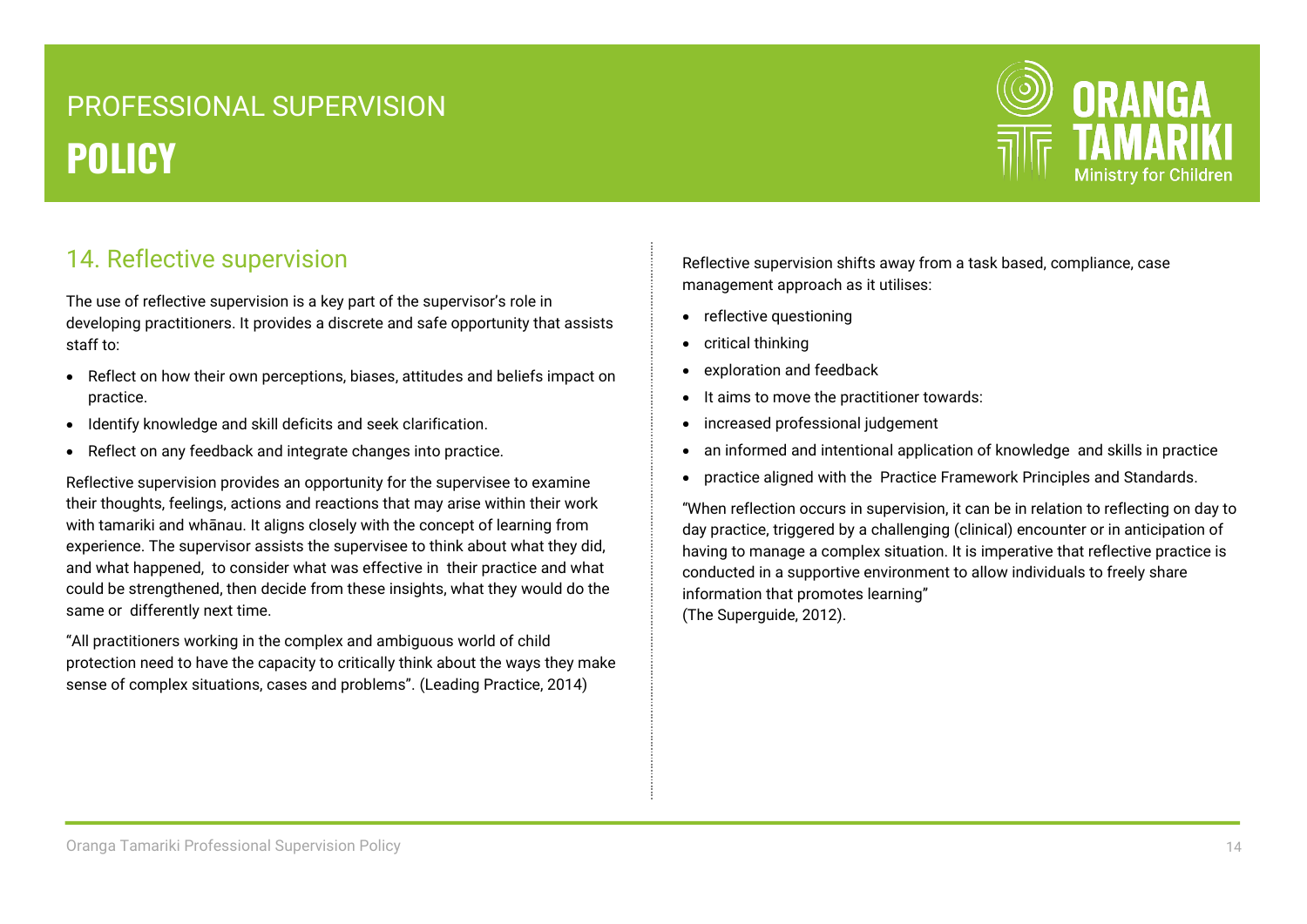

### 15. The supervision session

To make the most of supervision, it is important that the sessions are structured.

O'Donoghue (2014) proposes an interactional map for the supervision session. The relationship between supervisee and supervisor is interactional and collaborative.

This process is also useful for assisting new supervisees and supervisors as a lead in to their supervisory discussions in the beginning phase.

The interactional map can also enable the participants to return the session into focus, as well as a method to review their sessions.

#### **Map of session stages and phases**

*(O'Donoghue 2014)*

| <b>SESSION STAGES</b> | <b>SUPERVISEE PHASES</b>                                    | <b>SUPERVISOR PHASES</b>                                                                |
|-----------------------|-------------------------------------------------------------|-----------------------------------------------------------------------------------------|
| Preparation           | Continual<br>consideration<br>Session preparation           | Reviewing records<br>Thinking about the forthcoming session<br>Attending to the setting |
| Beginning             | Social engagement<br>Orientation                            | Starting<br>Checking-in                                                                 |
| Planning              | Agenda setting<br><b>Prioritising items</b>                 | Agenda setting<br><b>Prioritising items</b>                                             |
| Working               | Telling the story or<br>presenting an item                  | Clarifying and exploring the story or<br>issue                                          |
| Ending                | Summary and review<br>The practicalities of<br>next session | Reviewing what was covered<br>Finishing up the session<br>Finishing the notes           |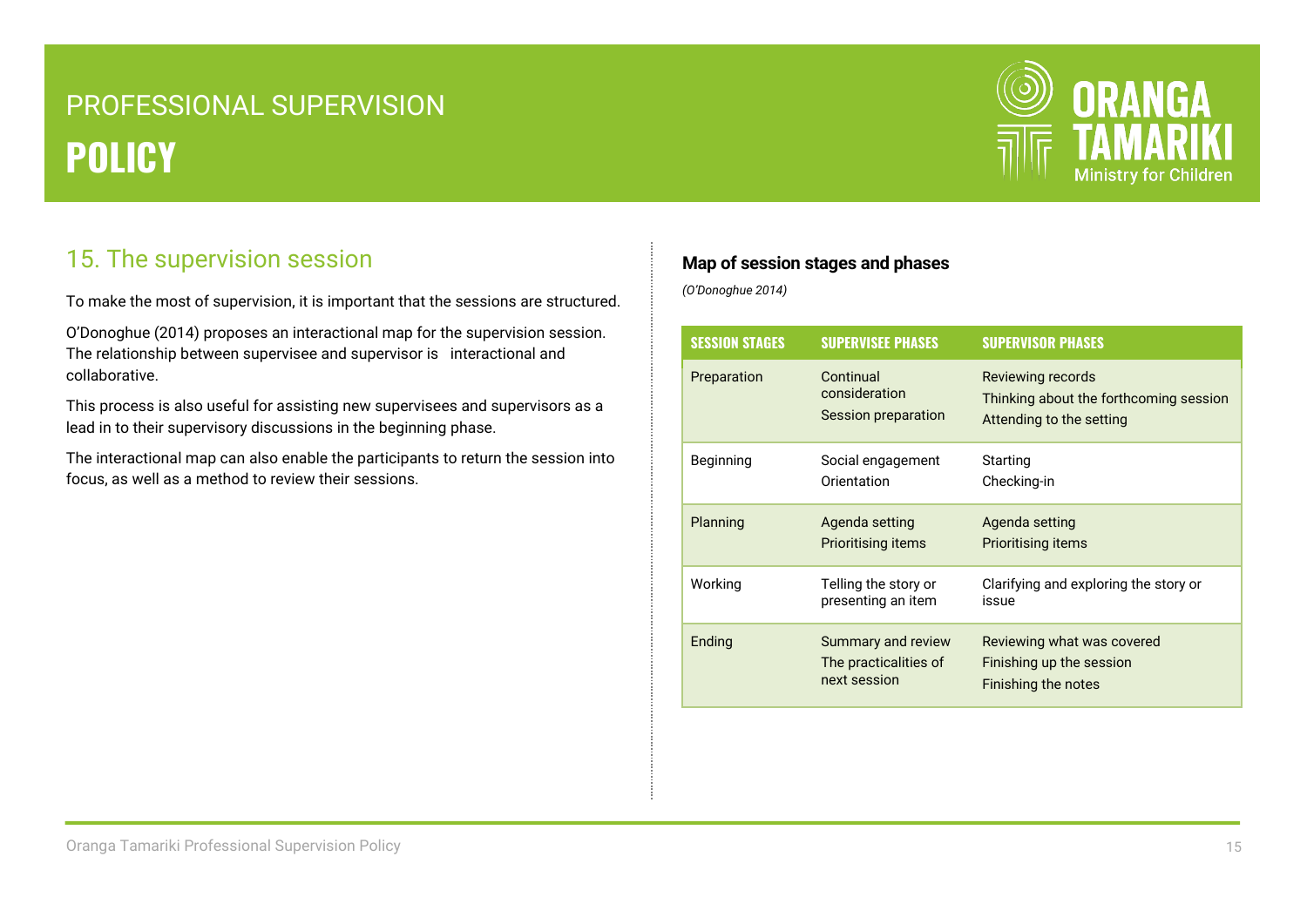

### 16. Outcomes and quality assurance

We will measure the effectiveness of professional supervision from the following outcomes:

- an increased amount of time spent on supervision across the workforce
- an increased satisfaction level with the quality of supervision received by staff members
- an increased knowledge and awareness of the standards and processes of supervision from supervisees and supervisors
- an increased level of supervision information (at a non-sensitive level) used to inform the system of continuous quality improvement, in terms of further staff and workforce development
- an improvement in the quality of professional judgements and decisions for tamariki, including culturally responsive practices.

#### **Examples of collection methods**

- Regular surveys.
- Session observations.
- Evidence of supervision in case records.
- Supervision agreements and notes.
- Feedback loops.
- Interviews with supervisors and supervisees as part of quality assurance reviews.
- Activity studies.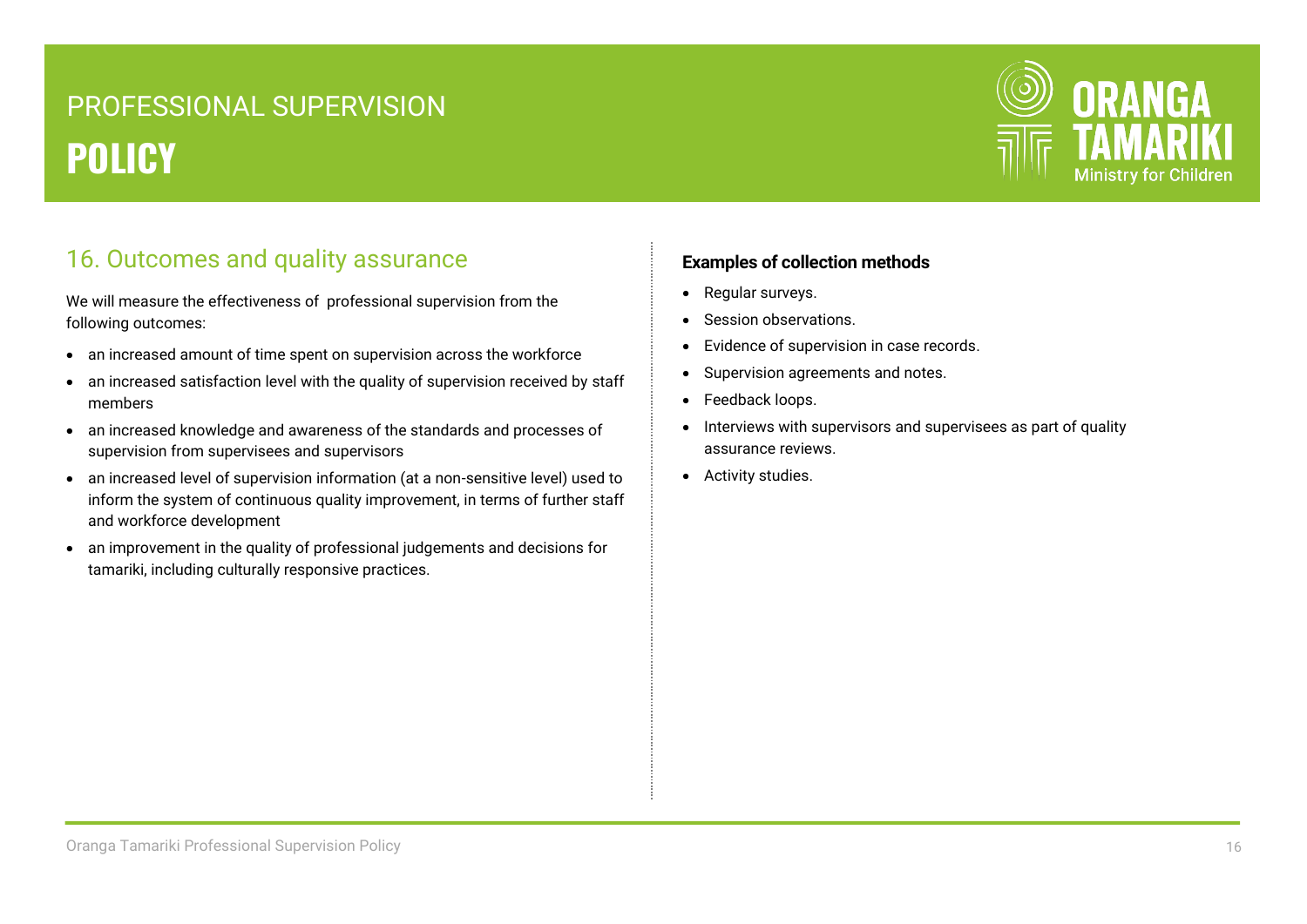# PROFESSIONAL SUPERVISION **STANDARDS**





These standards for professional supervision have been designed to provide an organisational benchmark for supervision practice between supervisors and supervisees. They describe a clear bottom line and reinforce expected practice.

Effective practices will be shared amongst practitioners and supervisors as part of information sharing loops and continuous learning and improvement approaches.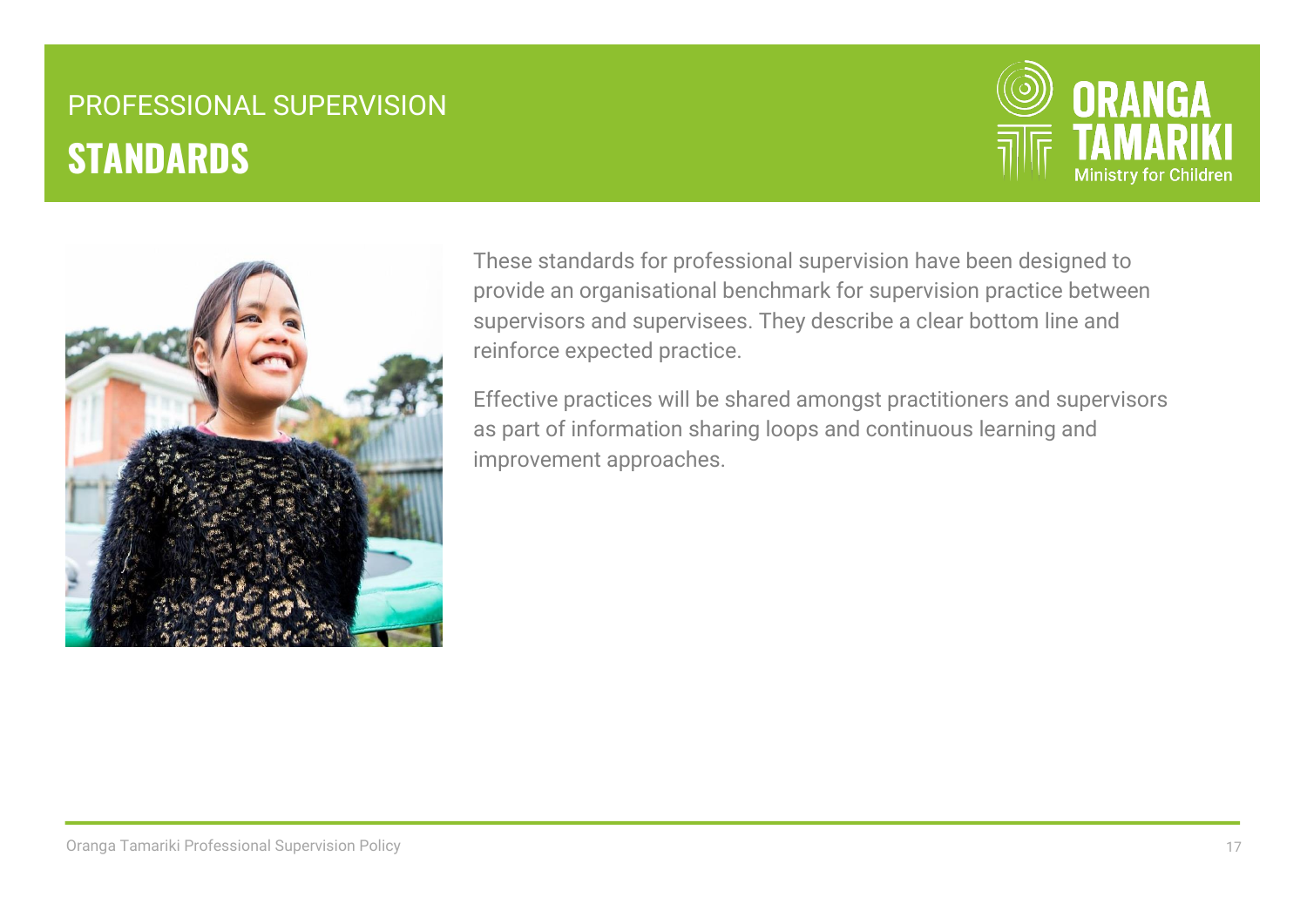

#### **PROFESSIONAL SUPERVISION**

Supervision promotes quality practice

"I will participate in supervision to focus on improving the quality of my practice in Supervision promotes<br>
quality practice<br>
quality practice<br>
quality practice<br>  $\frac{1}{2}$ <br>  $\frac{1}{2}$ <br>  $\frac{1}{2}$ <br>  $\frac{1}{2}$ <br>  $\frac{1}{2}$ <br>  $\frac{1}{2}$ <br>  $\frac{1}{2}$ <br>  $\frac{1}{2}$ <br>  $\frac{1}{2}$ <br>  $\frac{1}{2}$ <br>  $\frac{1}{2}$ <br>  $\frac{1}{2}$ <br>  $\frac{1}{2}$ <br>  $\frac$ 



### Why do we have this standard?

- Professional supervision provides practitioners with guidance and support to develop and sustain quality child-centred practice.
- Professional supervision assists the practitioner to critically reflect on their practice, enhance their professional judgement and self-efficacy within a safe and supportive supervisory relationship.

## I will know I have achieved this standard when:

My case notes and supervision records for the tamariki and whānau I work with reflect:

- how I am meeting the standards and practicing the principles set within the Oranga Tamariki Practice Framework
- how I am considering cultural advice and guidance when working with Māori, Pacific and other diverse cultures and groups beyond ethnicity
- the decisions made in supervision about tamariki are recorded in their file.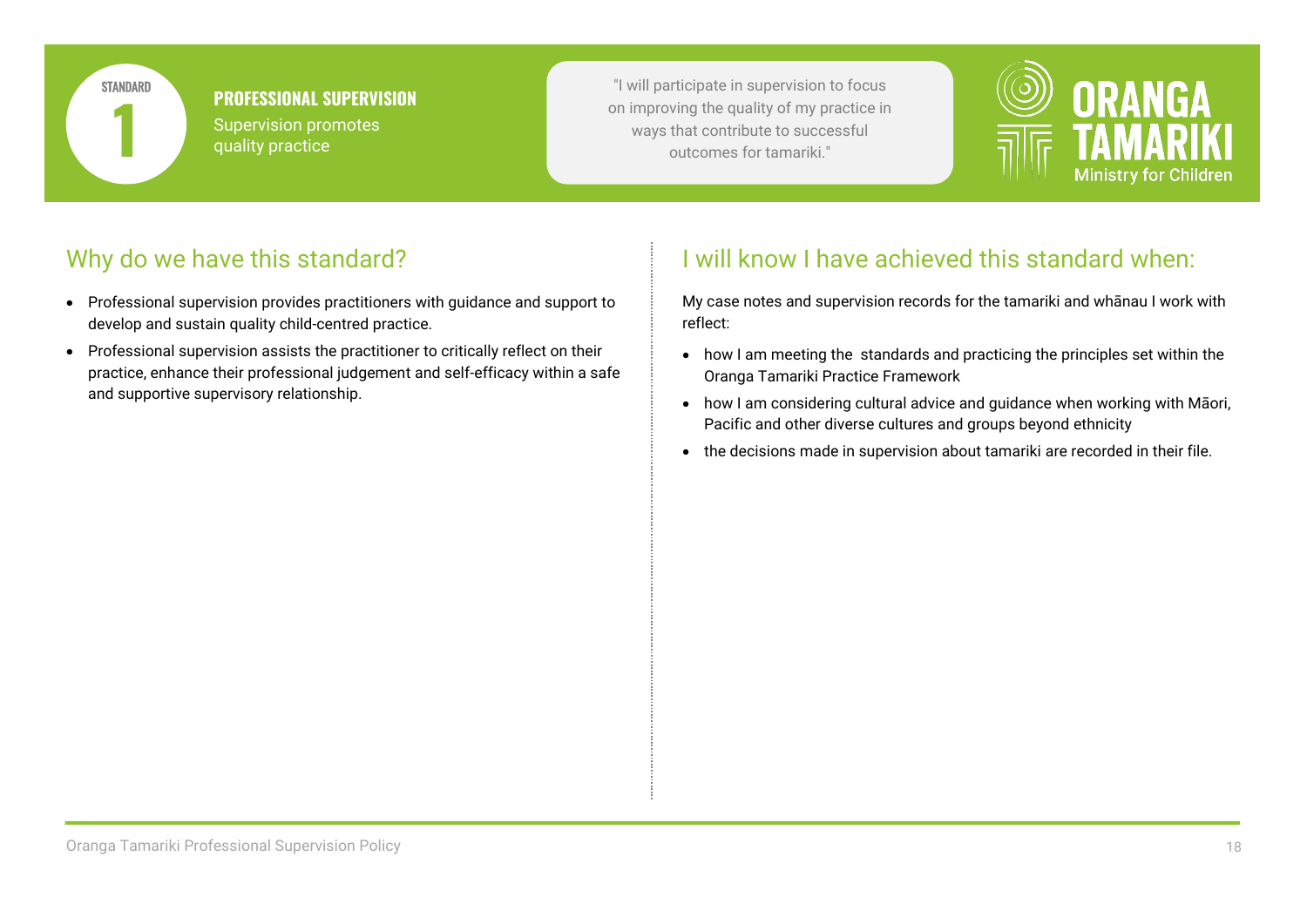**STANDARD** 

**PROFESSIONAL SUPERVISION** Supervision occurs regularly

"I will participate and engage in regular **PRUFESSIUNAL SUPERVISIUN**<br> **2** Supervision occurs regularly and effective supervision in accordance<br>
with the supervision policy."



# Why do we have this standard?

- Effective support for practitioners within Oranga Tamariki requires time and space for regular and effective supervision.
- Effective supervision must occur regularly for a continuous improvement in practice.
- The type of supervision may vary according to needs (e.g. individual, group, cultural supervision or some other form).

- I have a current supervision agreement.
- I engage in regular and on-going supervision, and this is evident in supervision notes and logs.
- My supervision arrangements are consistent with the supervision policy and framework.
- Supervision agendas are mutually created with identified, measurable and realistic timeframes to achieve agreed upon outcomes.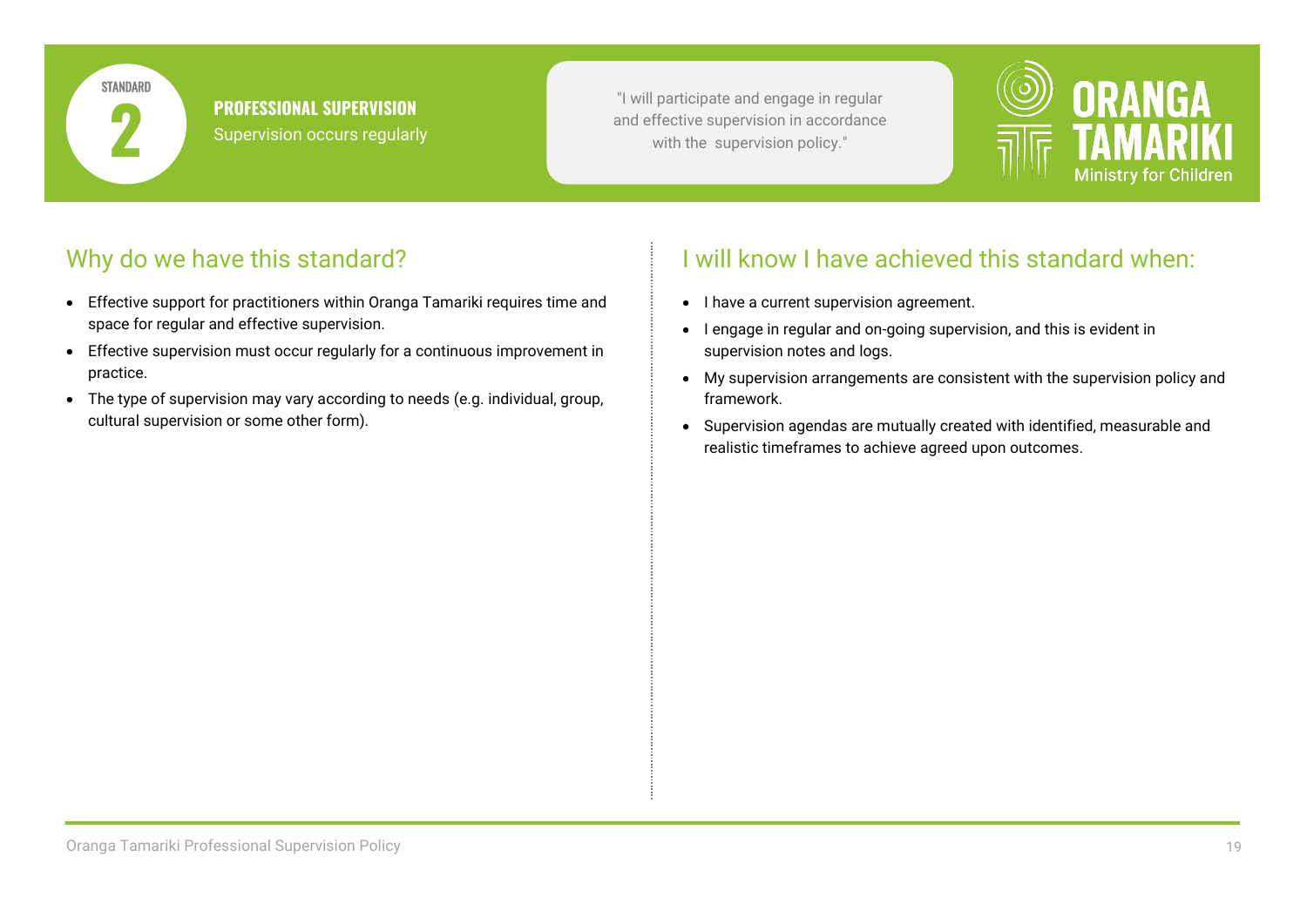

#### **PROFESSIONAL SUPERVISION**

Supervision focuses on the needs of supervisees

"I will participate in reflective supervision tailored to meet my needs for individual growth and professional development – and I am able to provide feedback on **3** this supervision."



### Why do we have this standard?

- Effective supervision has an intentional focus on practice improvement for the supervisee
- Supervision includes a process of self-reflection and critical analysis to enhance professional judgement
- Supervision helps to identify and focus on the ongoing needs specific to the supervisee
- Professional supervision creates a safe place where supervisees can foster a stance of inquiry.

- My professional development plan identifies my professional development needs which will be supported through supervision.
- I have opportunities to regularly provide feedback on the quality of my supervision so it best meets my needs – and this process of feedback ensures that supervision is fit for purpose for all involved.
- I am able to access different types of supervision and/or organisational learning support to meet my individual professional development needs.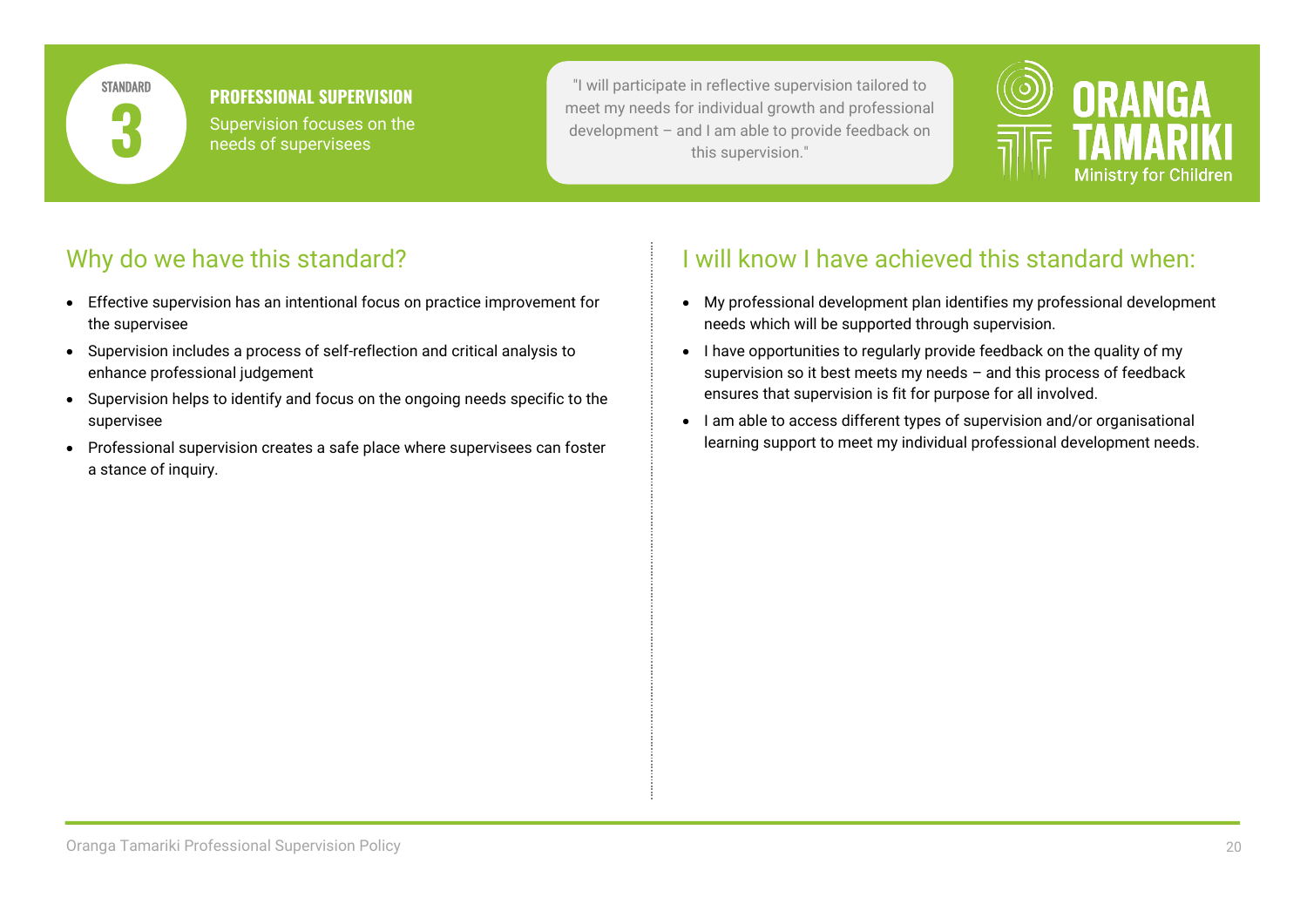

# **PROFESSIONAL SUPERVISION**

Supervision supports working effectively with Māori

"I will participate in supervision to support my growth in capability in working with Māori tamariki **4** and their whānau and carers."



### Why do we have this standard?

- We have an obligation under the Treaty of Waitangi to meet the needs and aspirations of tangata whenua / Māori.
- Most of our service interactions are with Māori and our practitioners need to be culturally responsive to be effective.
- Māori practitioners have access to cultural supervision provided by a Māori supervisor.

- I seek out the whakapapa of the tamariki that I am working with.
- I access relevant cultural knowledge and advice and apply it in my work with Māori tamariki and whānau.
- Supervision records show reflective discussions on how I bring life to the core element of working effectively with Māori within the practice framework.
- My supervisor is able to apply the practice framework principles to support my development.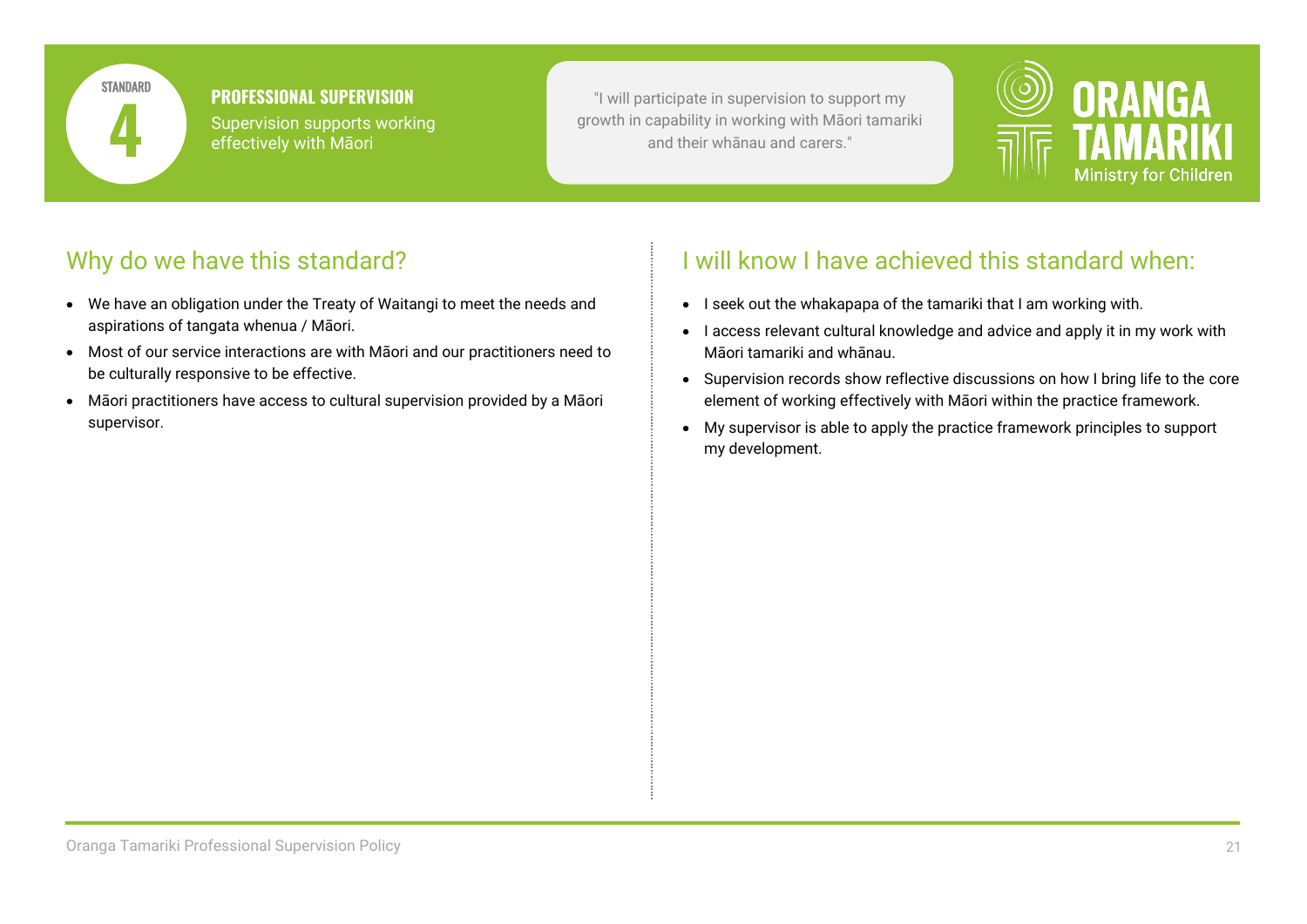

#### **PROFESSIONAL SUPERVISION** Supervision supports working

effectively with cultural diversity

"I will participate in supervision to support my growth in capability in working with tamariki, Supervision supports working<br>
effectively with cultural diversity<br>
The state of the state of the state of the state of the state of the state of the state of the state of the state of the state of the state of the state of



# Why do we have this standard?

- Practitioners need to be effective in their practice with tauiwi (those who are not tangata whenua / Māori).
- Practitioners need to be able to work effectively with children and young people from Pacific families and communities and from different cultural backgrounds that extend beyond ethnicity – these may include sexual and gender identities, disabilities and other characteristics.

- The principles of dignity, humility, responsibility, relationships, child's best interests, spirituality and guardianship are evidenced when working with Pacific tamariki and families.
- Supervisors support supervisees to access the relevant culturally specific knowledge, advice and resources and it is evidenced because practice has been adjusted.
- Supervision notes and case records show exploration of perceptions and biases regarding different cultural groups.